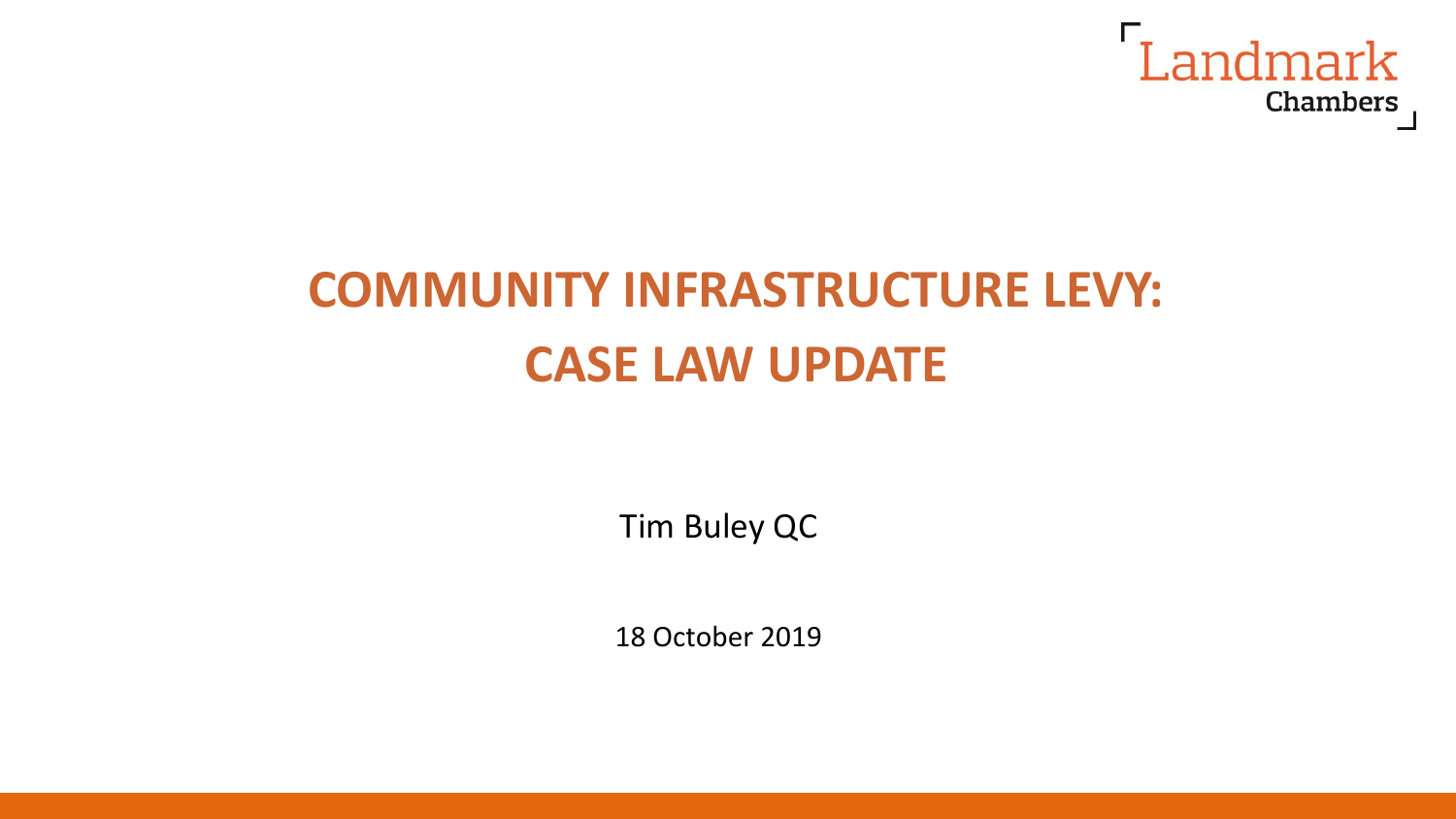#### **OVERVIEW**



- Relatively small number of decided cases since CIL was introduced:
	- *R (Hourhope) v Shropshire Council* [2015] PTSR 933
	- *R (Orbital Shopping Park Swindon Ltd) v Swindon BC* [2016] EWHC 448 (Admin)
	- *R (LB Hillingdon) v SSHCLG* [2018] EWHC 845 (Admin)
	- *R (Giordano Ltd) v LB Camden* [2019] PTSR 735 (1st instance, overturned)
	- *R (Shropshire Council) v SSCLG* [2019] EWHC 16 (Admin), [2019] PTSR 828
	- *R (Giordano Ltd) v LB Camden* [2019] EWCA Civ 1544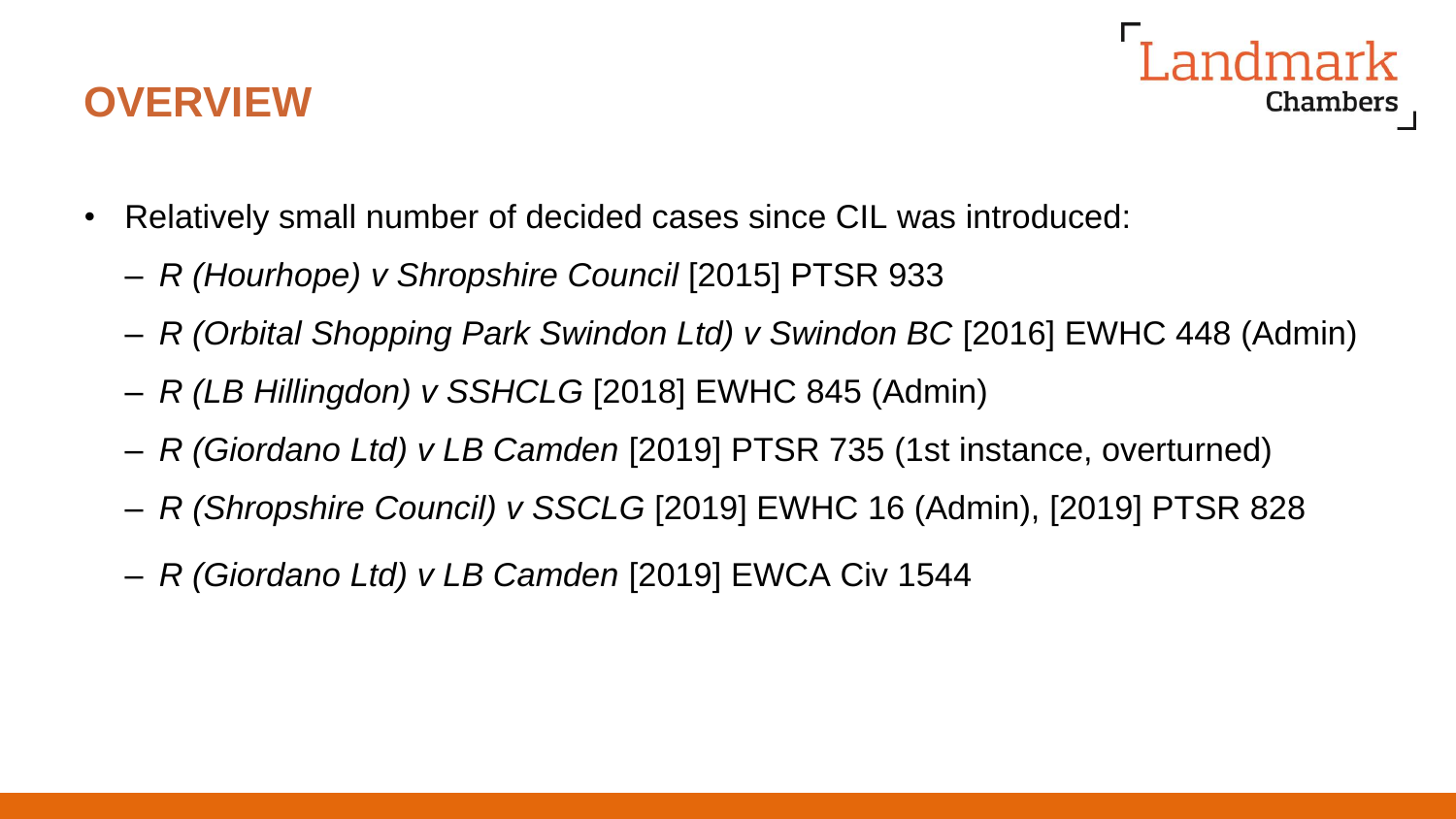#### **(1)** *Hourhope*

• Like *Giordano,* concerned with reg 40(7) of the CIL Regs (as was), which provides for deductions from floorspace liable to CIL

Landmark

**Chambers** 

• At time of *Hourhope,* only basis for deduction was where some part of a building would be retained as part of chargeable development and was, at the relevant time "in lawful use". "Lawful use" was defined to mean:

*… in use for a continuous period of at least six months within the period of 12 months ending on the day planning permission first permits the chargeable development …* 

- Public house ceased operation as such 10 months before relevant day (so only in operation or use for 2 of last 12 months)
- Court rejected argument that to be "in lawful use" required use to be lawful, not *in use.* Question of fact whether a dormant building is in use in this sense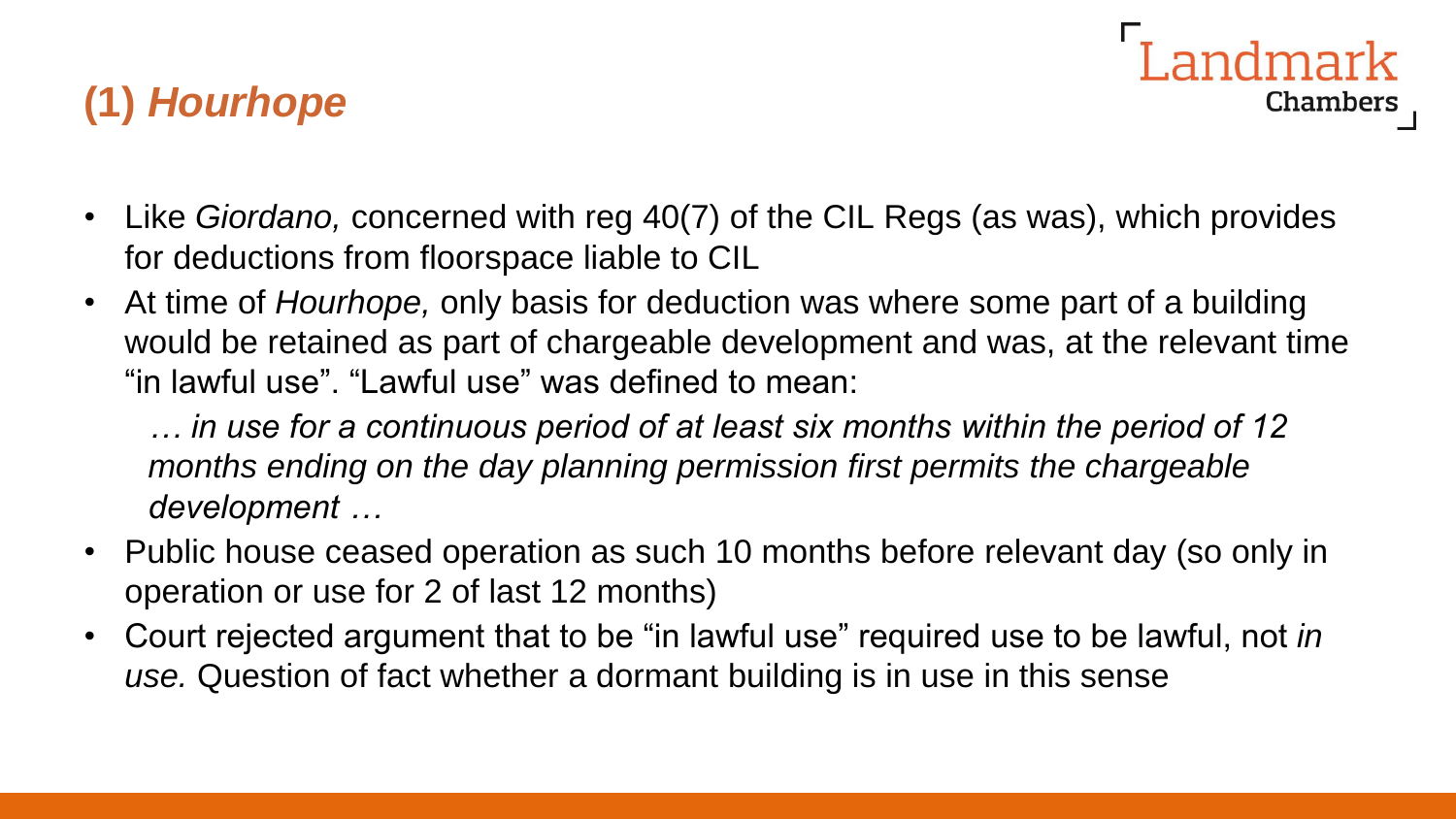

# **(2)** *Giordano* **(A)**

#### FACTS:

- (1) Planning permission granted for six flats over 3 floors of a building in Central London in 2011 (2011 Permission). Permission implemented by external works. No CIL payable because no charging schedule in place in 2011
- (2) "2017 Permission" grants planning permission for 3 flats over same three floors (so each occupying whole floor). CIL payable would be over £500K, subject to reg 40(7)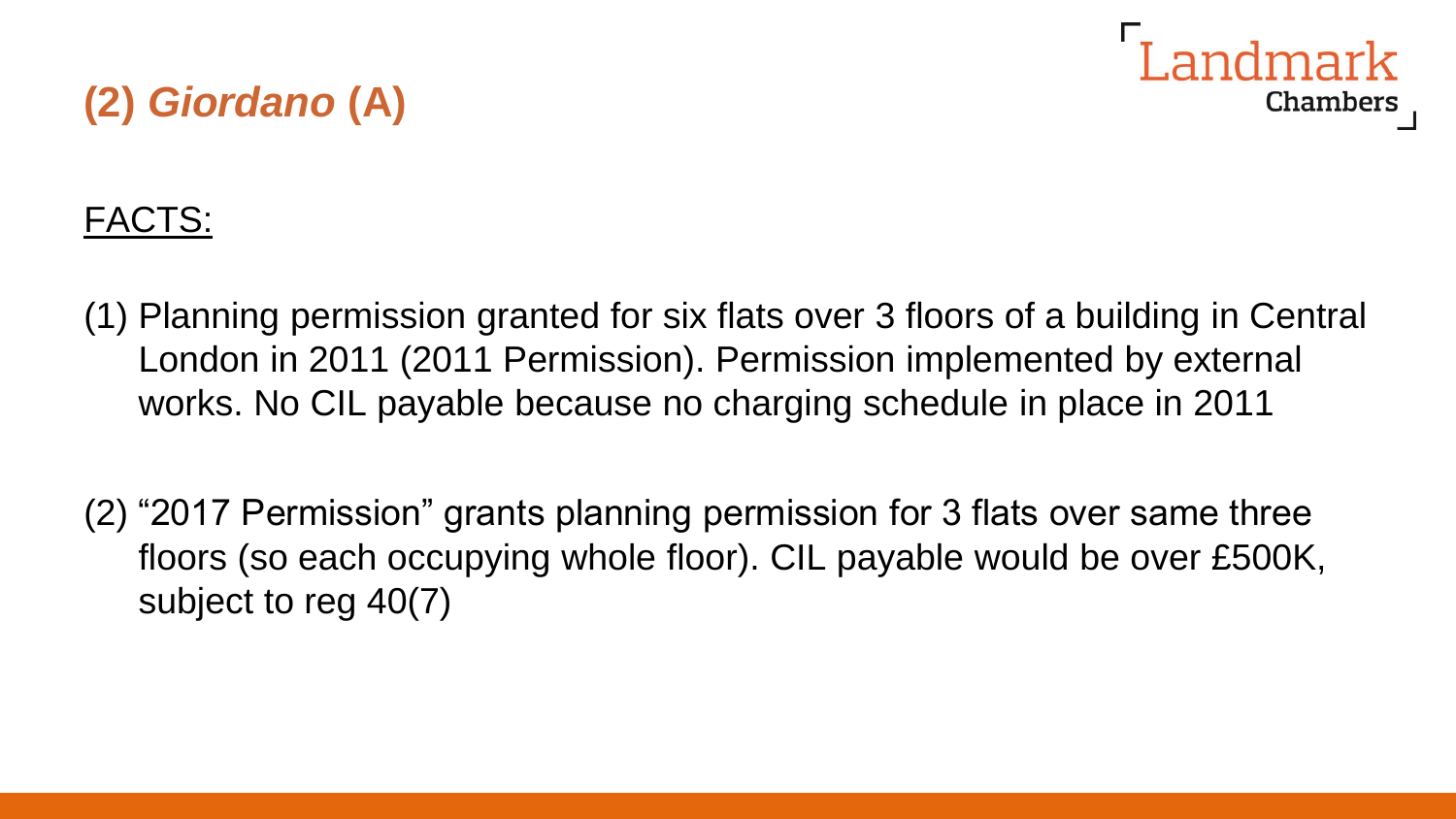## **(2)** *Giordano* **(B)**

Reg 40(7) provides for a deduction of any floorspace as follows from that which is liable to CIL as follows:

Landmark

Chambers

*(i) retained parts of in-use buildings, and* 

*(ii) for other relevant buildings, retained parts where the intended use following completion of the chargeable development is a use that is able to be carried on lawfully and permanently without further planning permission in that part on the day before planning permission first permits the chargeable development;*

Retained part is defined in reg 40(11).

NB "in-use building" altered to be in use for six months in last 3 years (so outcome in *Hourhope* would have been different on the facts, but plain that "inuse" does require actual use not mere legal right)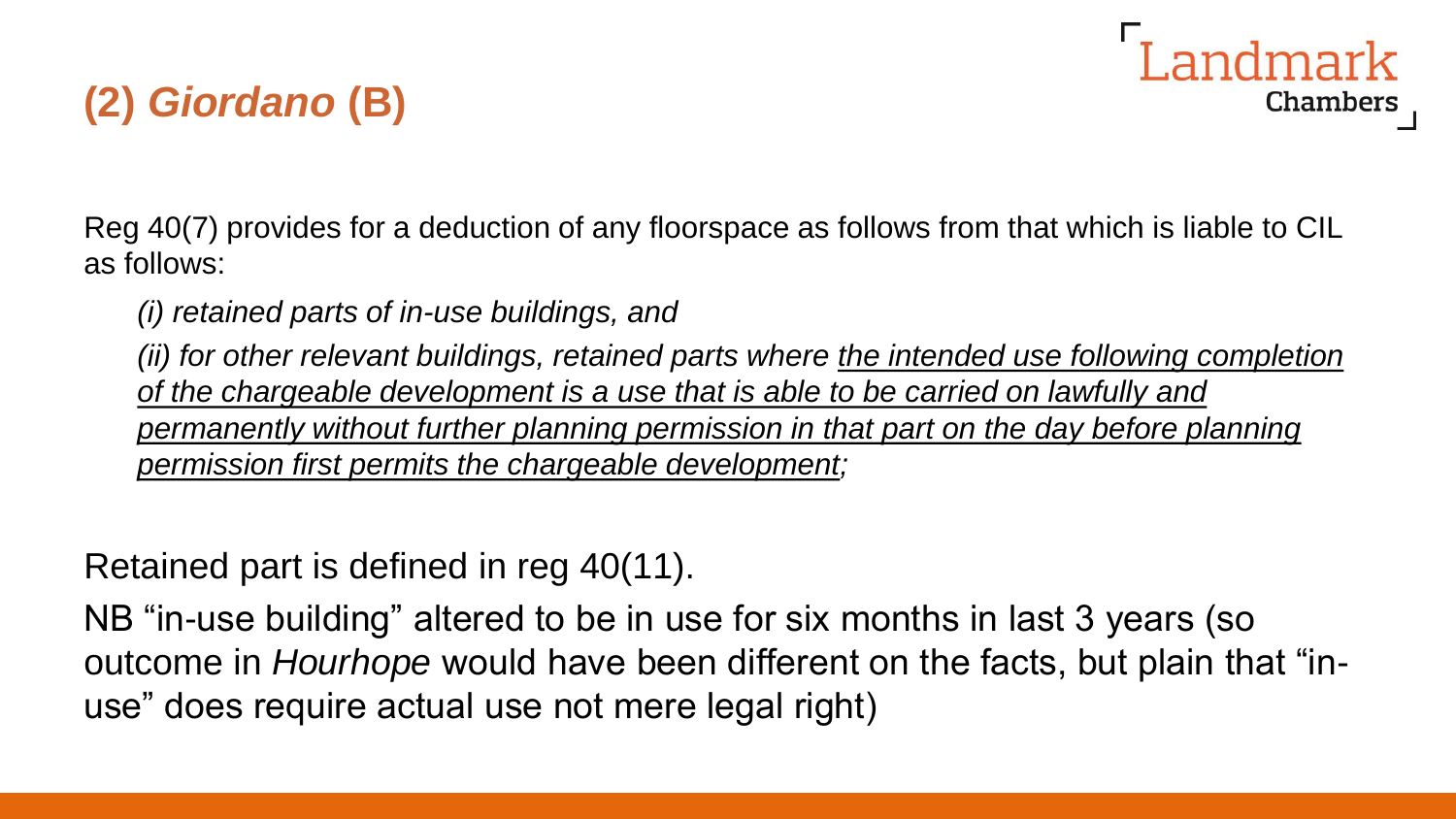#### **(2)** *Giordano* **(C): Council**

- I andmark **Chambers**
- G said that no CIL payable as the "intended use" as class C3 could be "carried out lawfully and permanently without further planning permission" when the 2017 permission was granted.
- Council disagreed, claimed that building had to be physically capable of proposed use, so that internal physical works had to be complete:

*In the Council's view, the wording in regulation 40(7)(ii … means that the floorspace should be capable of the intended use under the chargeable development without the need for further physical adaptation. This requires more than demonstrating that the intended use is lawful. If the intention was that regard be had simply to the status of the use of the retained floorspace, the regulation would have said "may be carried on lawfully".* 

• Lang J agreed with the Council at first instance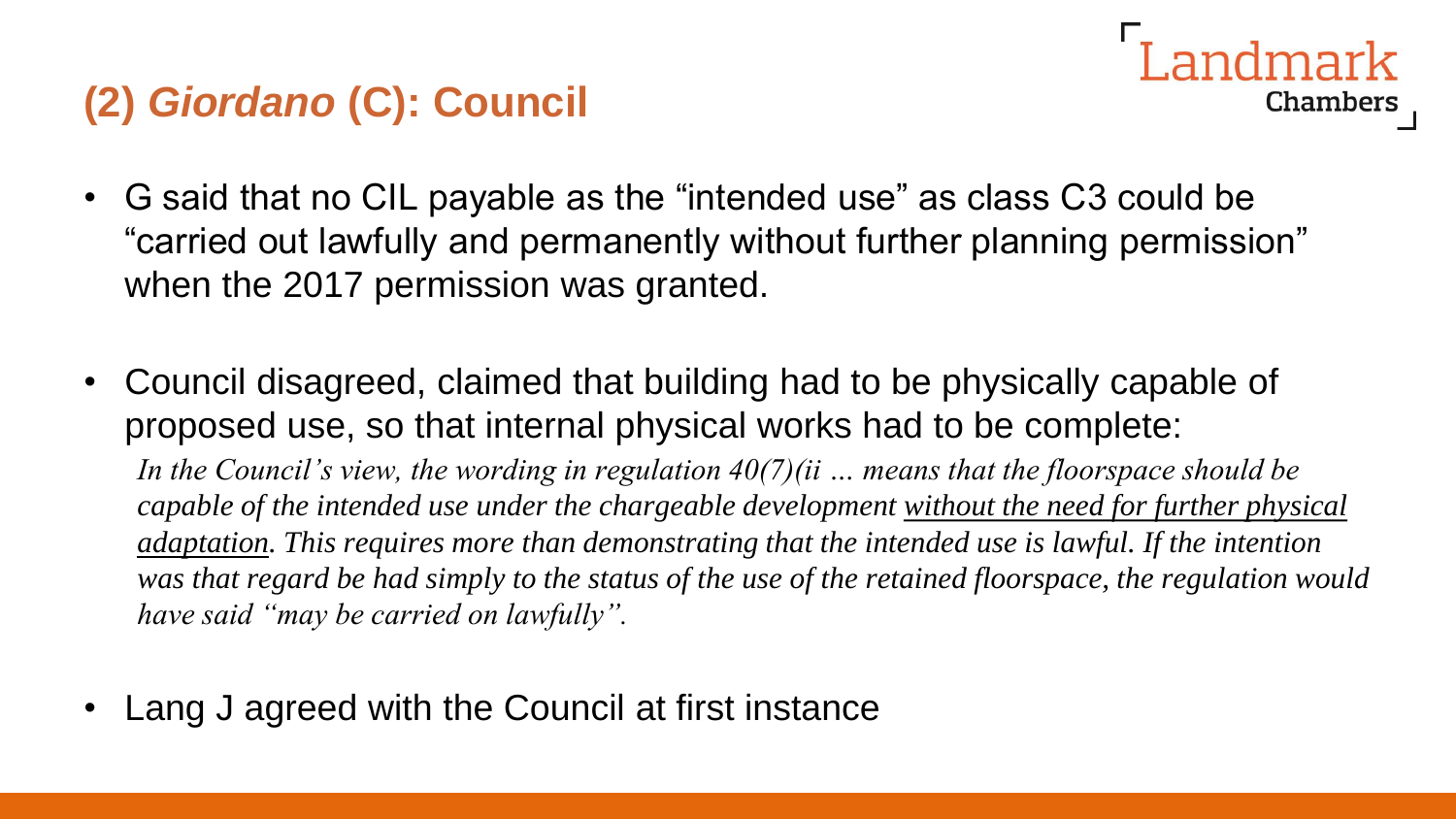#### **(2)** *Giordano* **(D): Court of Appeal**



Landmark

**Chambers** 

*30. The equivalence of use required is between "the intended use" and "a use that is able to be carried on lawfully and permanently without further planning permission". The language is somewhat cumbersome. But in this context the natural and ordinary meaning of the expression "a use that is able to be carried on lawfully and permanently without further planning permission", when construed as a whole, is in my opinion clear. It is that on the relevant day, without any further planning permission having to be obtained, the use in question, together with any necessary physical works to the building, would be lawful, and that it would not be merely a temporary use.*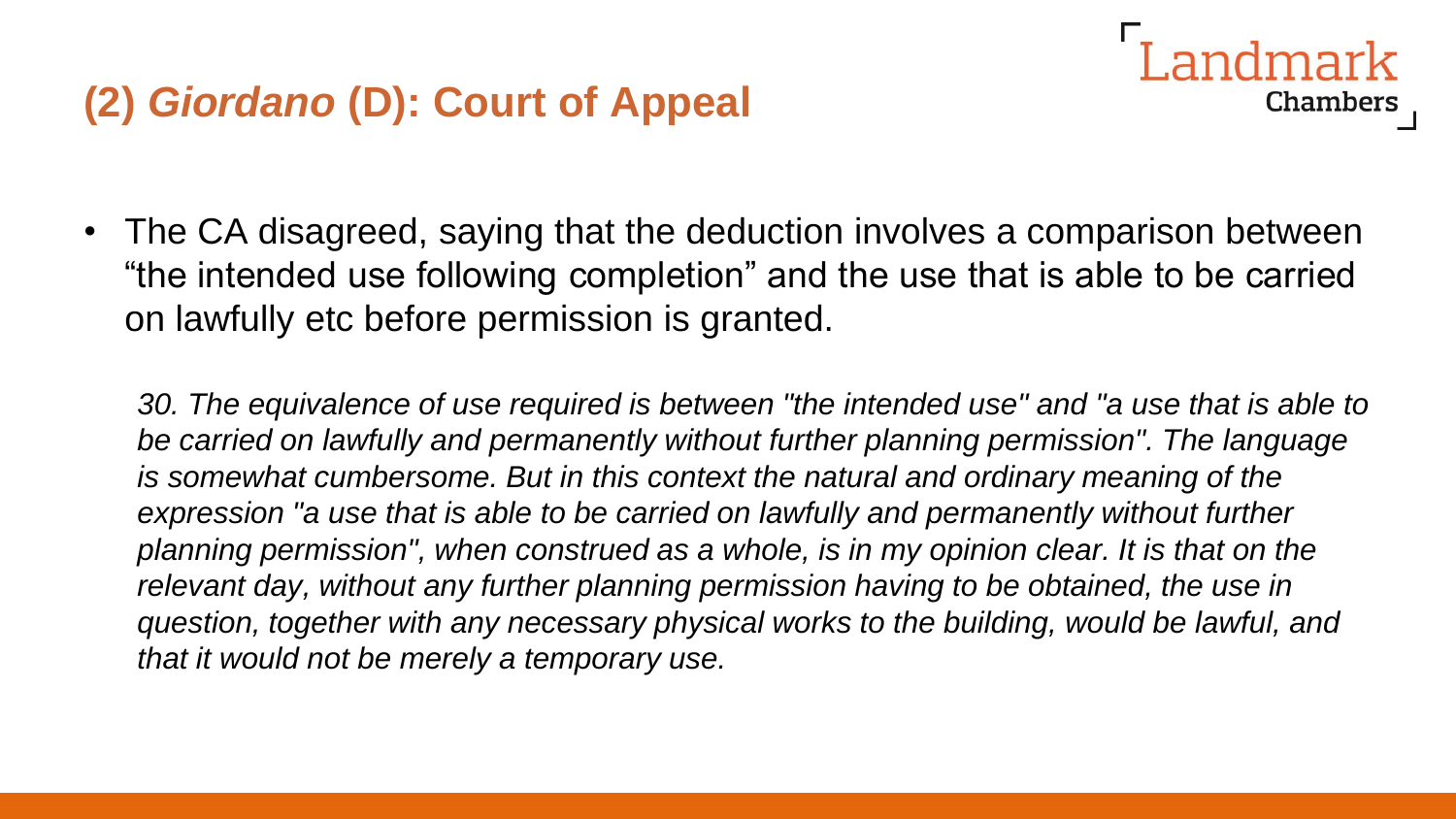#### **(2)** *Giordano* **(E): Thoughts**

• Remains relevant notwithstanding changes to regs on 1 September 2019 (reg 40 amended wholesale but same wording now appears in para 1 of the Schedule)

Landmark

Chambers

- Two themes from judgment:
	- CIL Regs create a complete code, court rejected read-across of wider concepts from planning law such as "lawful use"
	- Reference to "purpose" of legislation at best an unsure guide to intereptations of regs,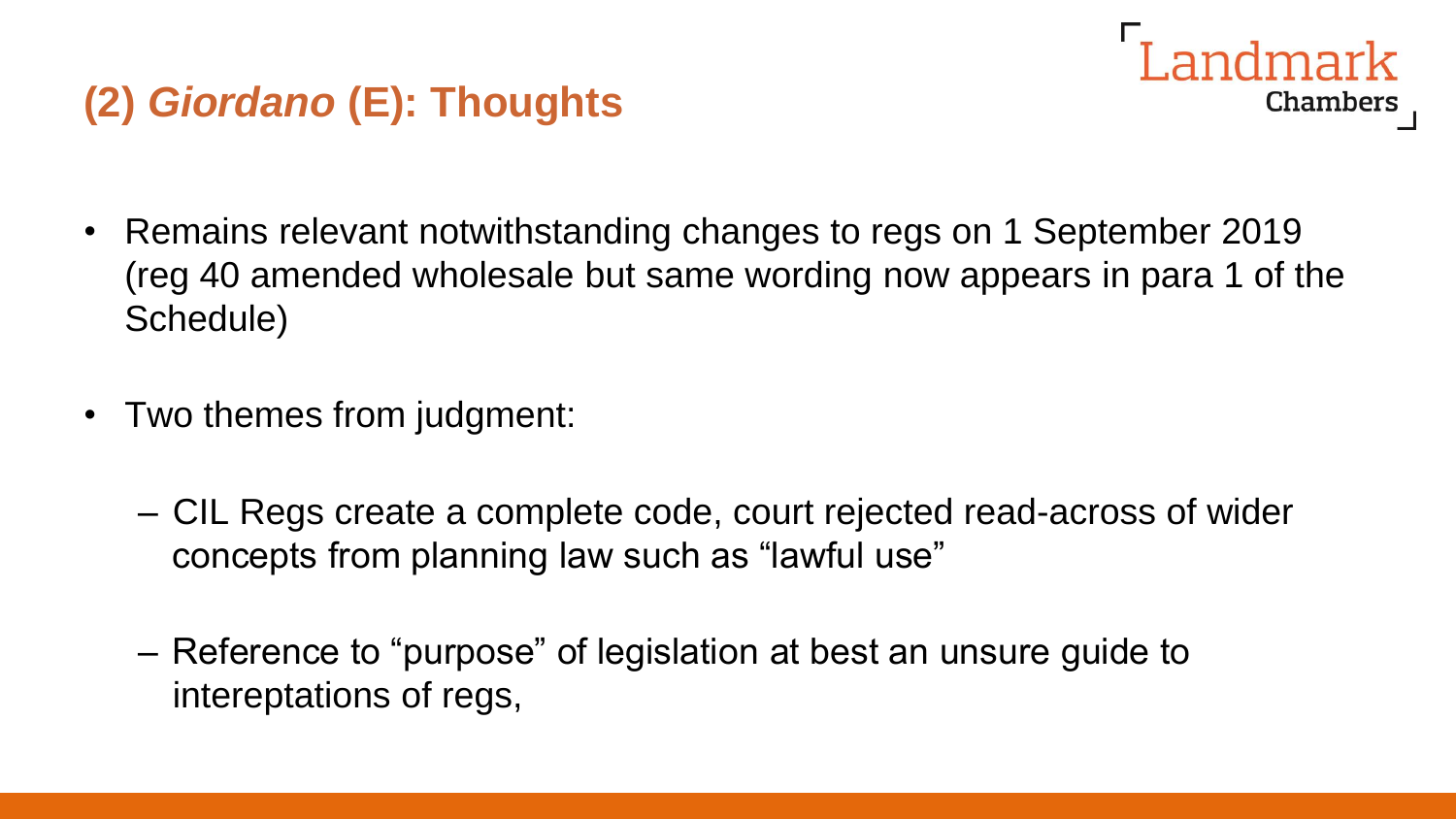

- Works to a retail unit:
	- Internal works to create 1709 square metres retail floorspace
	- External works associated with that
- External works created no new floorspace and so would not attract CIL liability. But new floorspace might attract CIL liability. If developer sought and obtained a single planning permission, would be liable in sum of £173K.

Chambers

• Developer applied for and was granted 2 separate planning permissions. As a result, the permission for the new floorspace benefitted from exception in reg 6(1)(c) of the CIL Regs.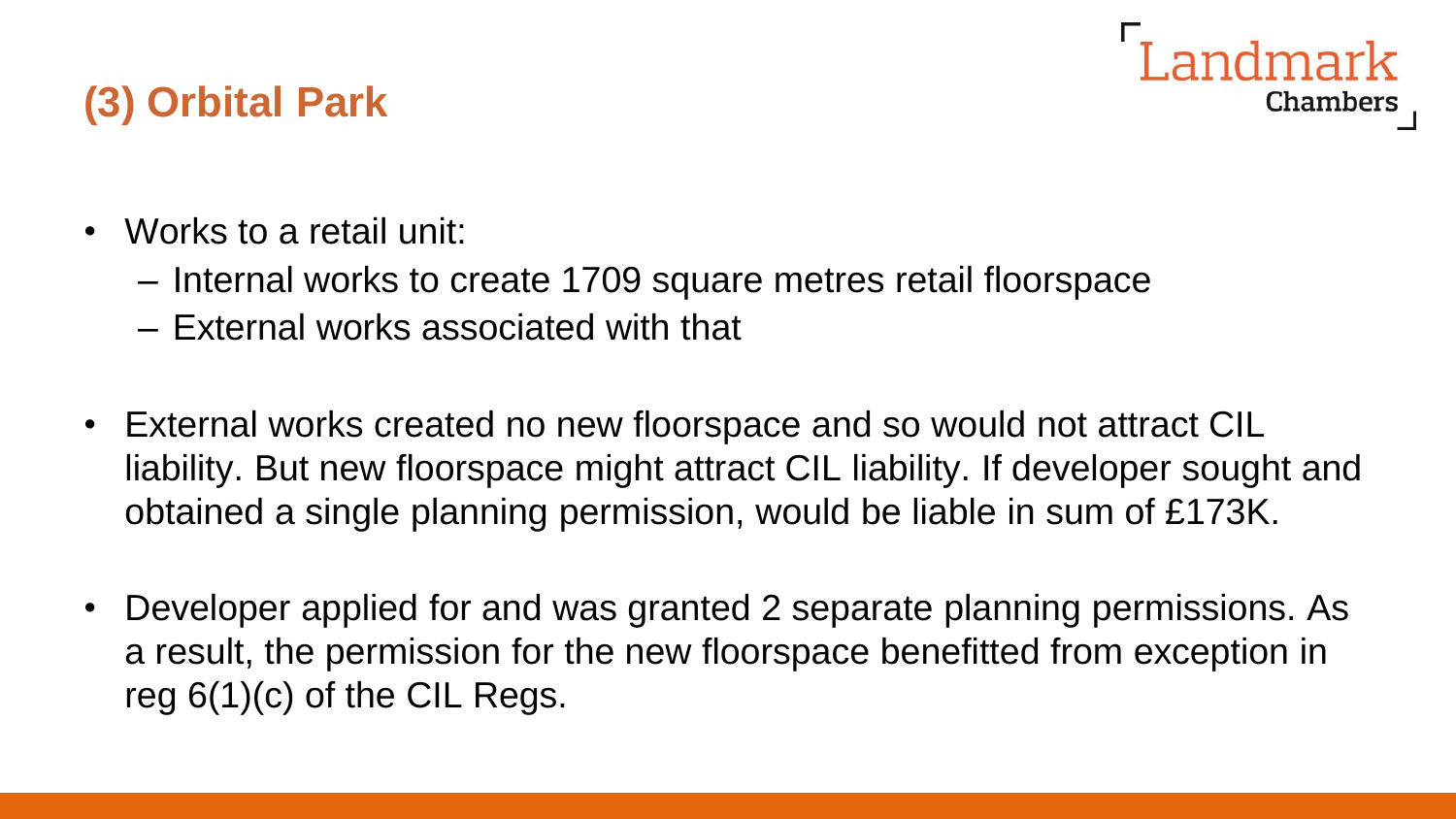# **(3) Orbital Park (2)**

• Council sought to impose CIL liability on basis that this was, in reality, a single planning permission for linked works, and hence a device to avoid CIL liability.

Landmark

Chambers

- Patterson J rejected this Council's argument and upheld developer's position:
	- On a literal reading of the regulations, no CIL was payable.
	- Rejected "purposive" reading of regs to avoid CIL "evasion":
	- Nothing in Regs to stop splitting of permissions
	- The permissions could be implemented separately
	- Wrong in principle to widen scope of taxing legislation by purposive reading
	- No analogy with anti-avoidance case law relating to "salami slicing" planning applications to avoid triggering EIA obligations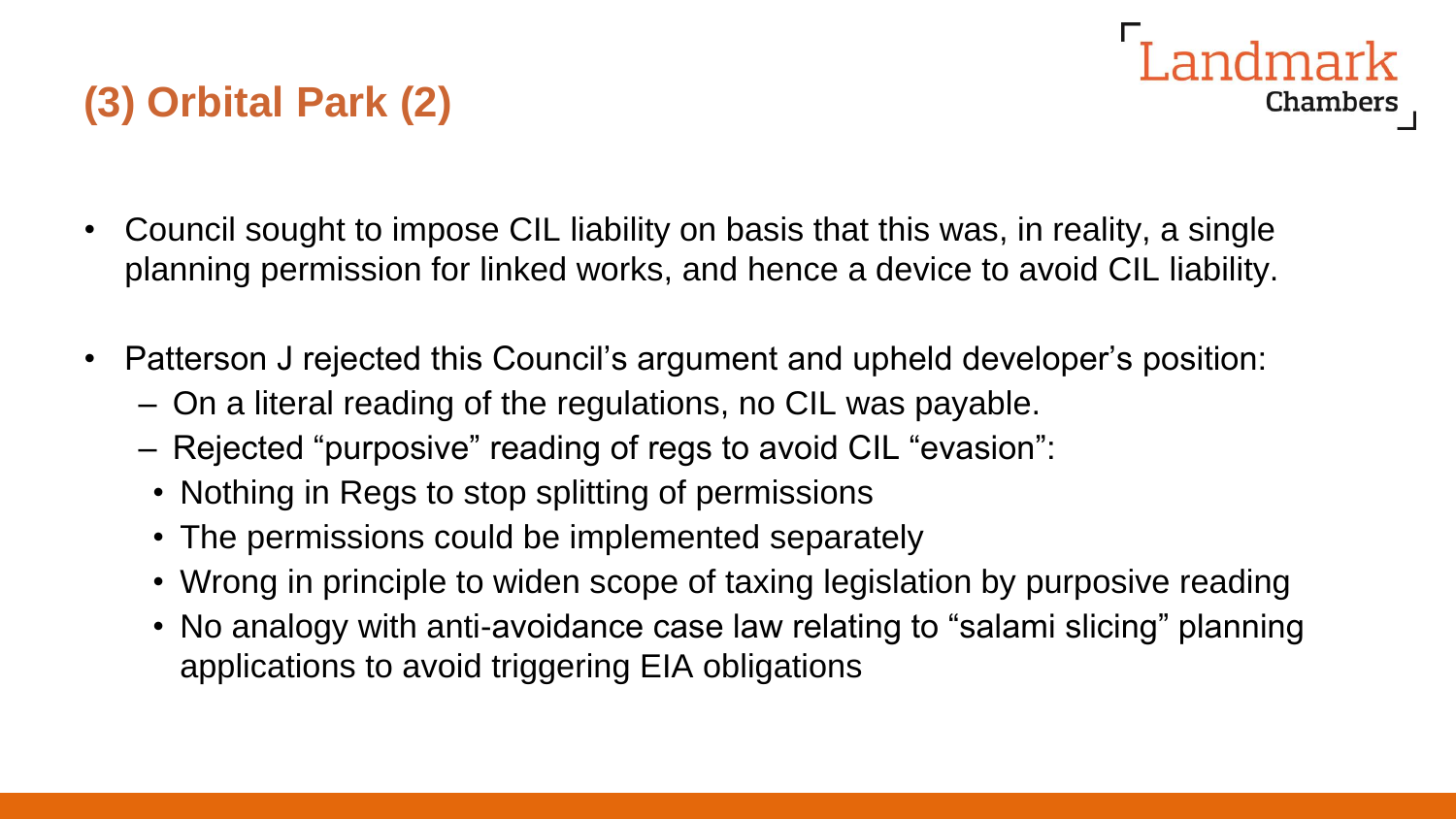#### **(4) Shropshire**

- Planning permission granted for a detached house. £36861.43 CIL payable
- Individual developer, Mr Jones, sought and was granted exemption under "selfbuild" provisions. Pursuant to a section 106 agreement, he was instead required to pay £9000

Landmark

Chambers

- CIL provisions required Mr Jones to submit a certificate of commencement to benefit from exemption
- Mr Jones failed to do so, but did email Council on commencement of development for other reasons.
- Council contended he lost benefit of exemption as a result.
- Planning inspector held that the purpose of the requirement to serve a commencement notice had been satisfied as Council had all relevant information, allowed appeal against CIL notice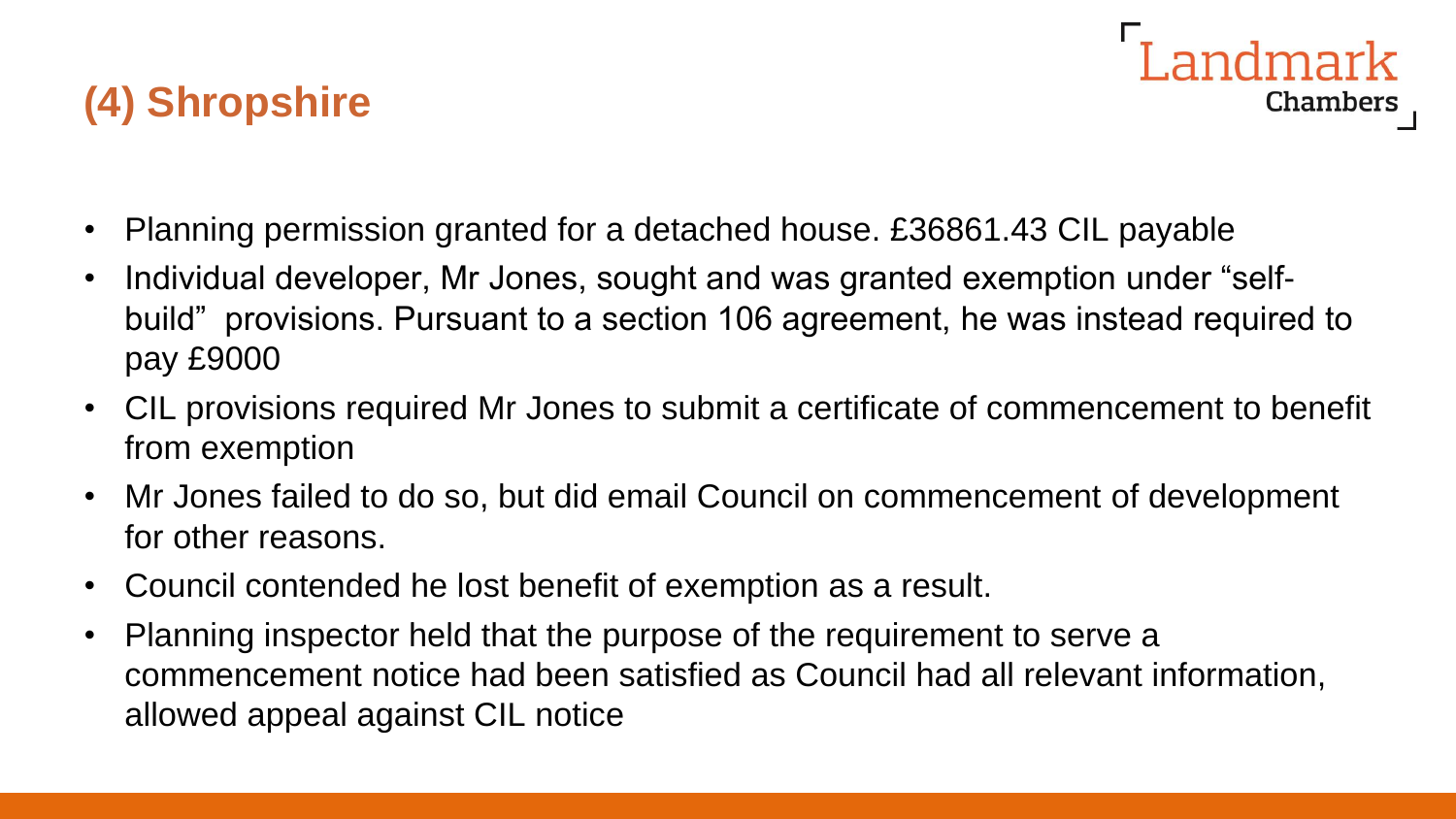## Landmark Chambers

# **(4) Shropshire (2)**

- Council sought judicial review, and succeeded.
- Mr Ockelton, sitting as a deputy, rejected appeal to "purpose" of regulations, holding that:
	- There was no scope for the application of case law about failure to comply with a "directory" rather than mandatory procedural requirement (*Jayeanthan* [2000] 1 WLR 354) because service of commencement notice was foundational
	- In any case, that case law had been misapplied because it was clear that legislature intended that consequence of non-service of notice would be that CIL would be payable in full.
- So claim succeed and Mr Jones would be required to pay CIL in full.